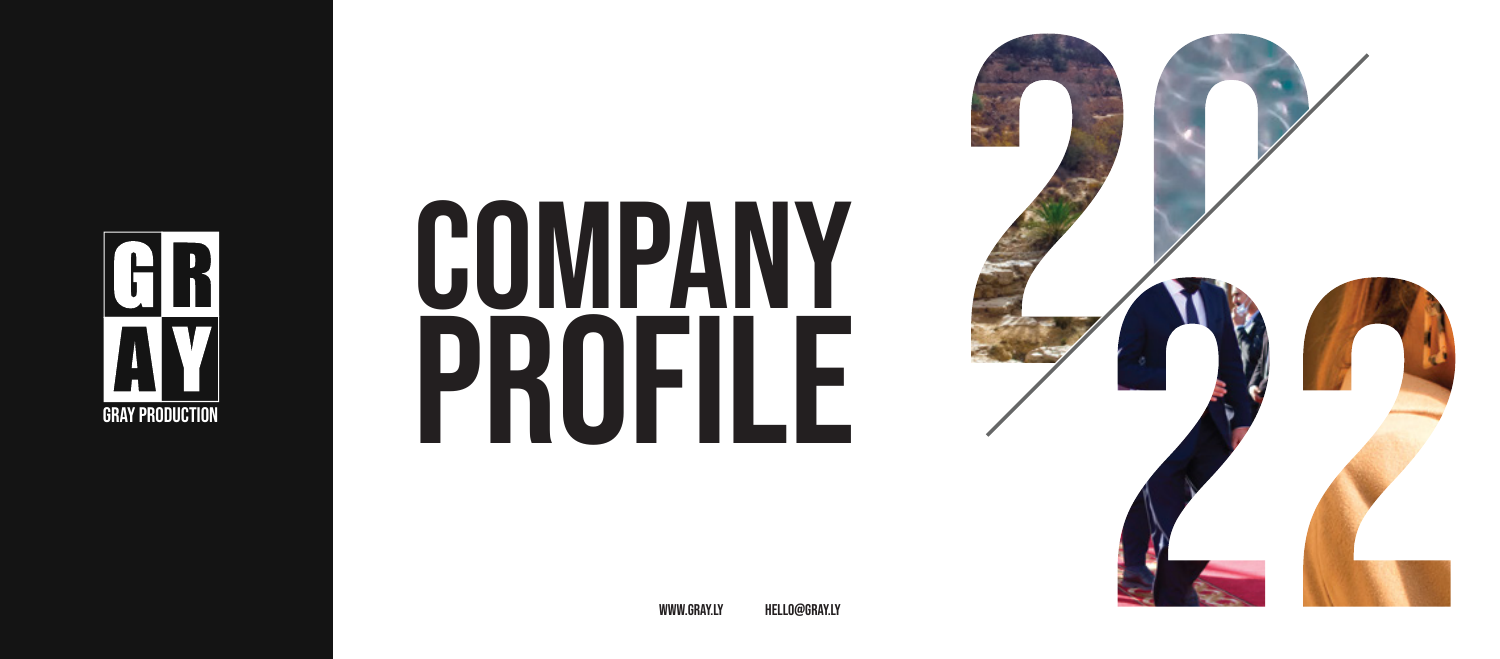## who we are

#### About us

Gray Production was founded in 2019 to deliver diverse high-quality media services, our professional team handles photography, videography, social media management, graphic design, and even game development.

Our goal is to become the leaders in the production scene, elevating Libyan media production service to as close as possible to global standards.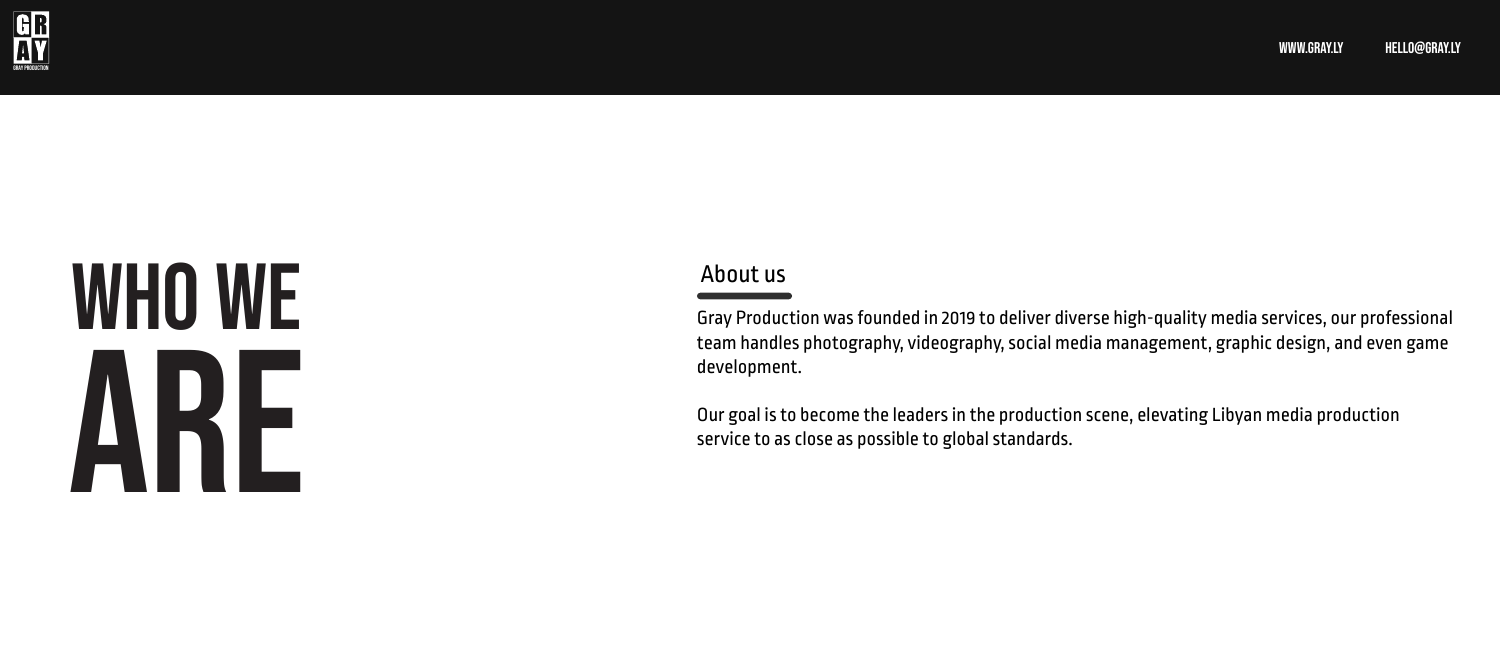

## do WHAT WE CAN









Photography Graphic Design Videography Games Development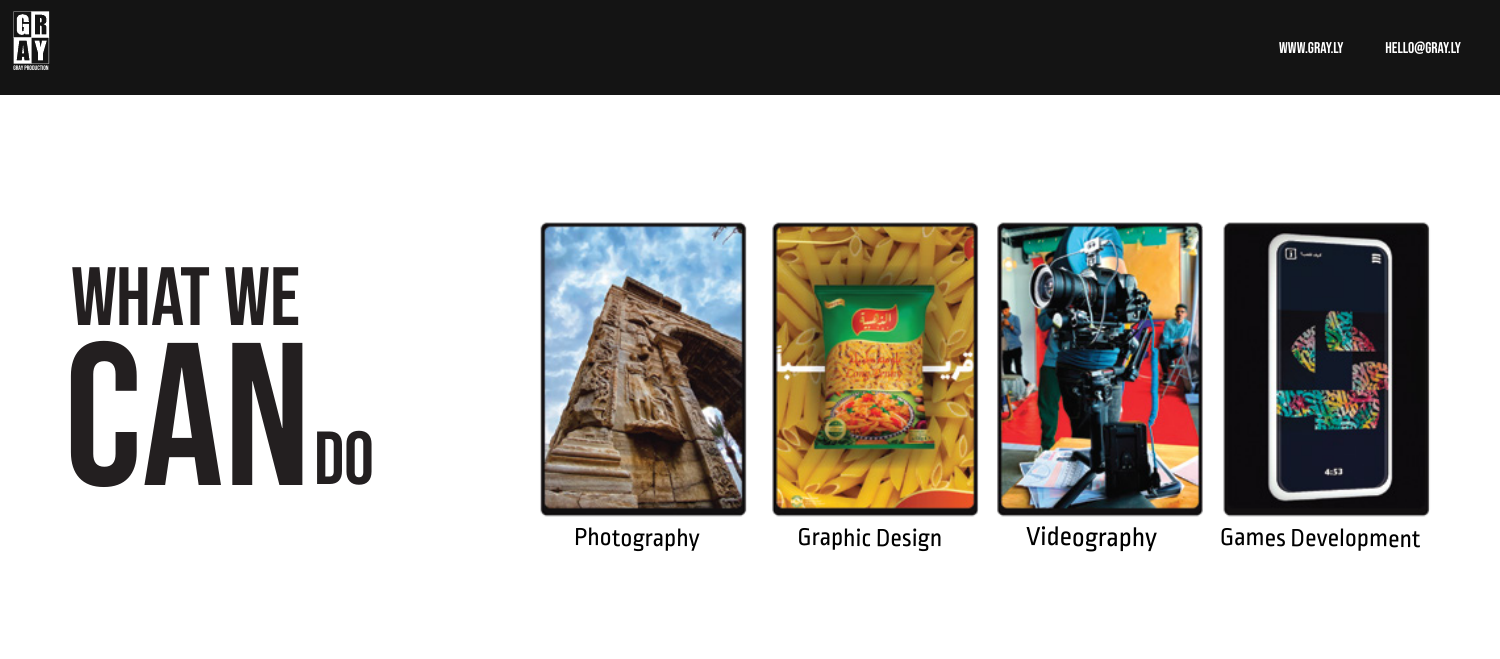#### **GR**<br>AV gray production

## do what we CAN

#### Photography:

Do you have an event you would like covered? Election campaign maybe? Our dedicated photography team will make sure that your best moments will stay with you forever.

#### Graphic Design/Social Media Management:

No business can grow without having a consistently highly engaged following on social media, however not every business has the time to do it, our graphic designers and social media consultants will take care of all that, so you can focus on doing what you ove the most, while we do so as well.

#### Videography:

The saying goes "A picture is worth a thousand words", and in the modern era we can say that a "video is worth a thousand pictures", our team can utilize its expertise in shooting, coloring, editing, sound design, and direction to create the best possible story about your work.

#### Games Development:

Games are expanding everyday to reach new people and make a different impact, with gamification now being utilized in apps ranging from education to finance, does your business need to add gamification to any of its apps or websites? Let us know and we will make sure people have tons of fun engaging with your business.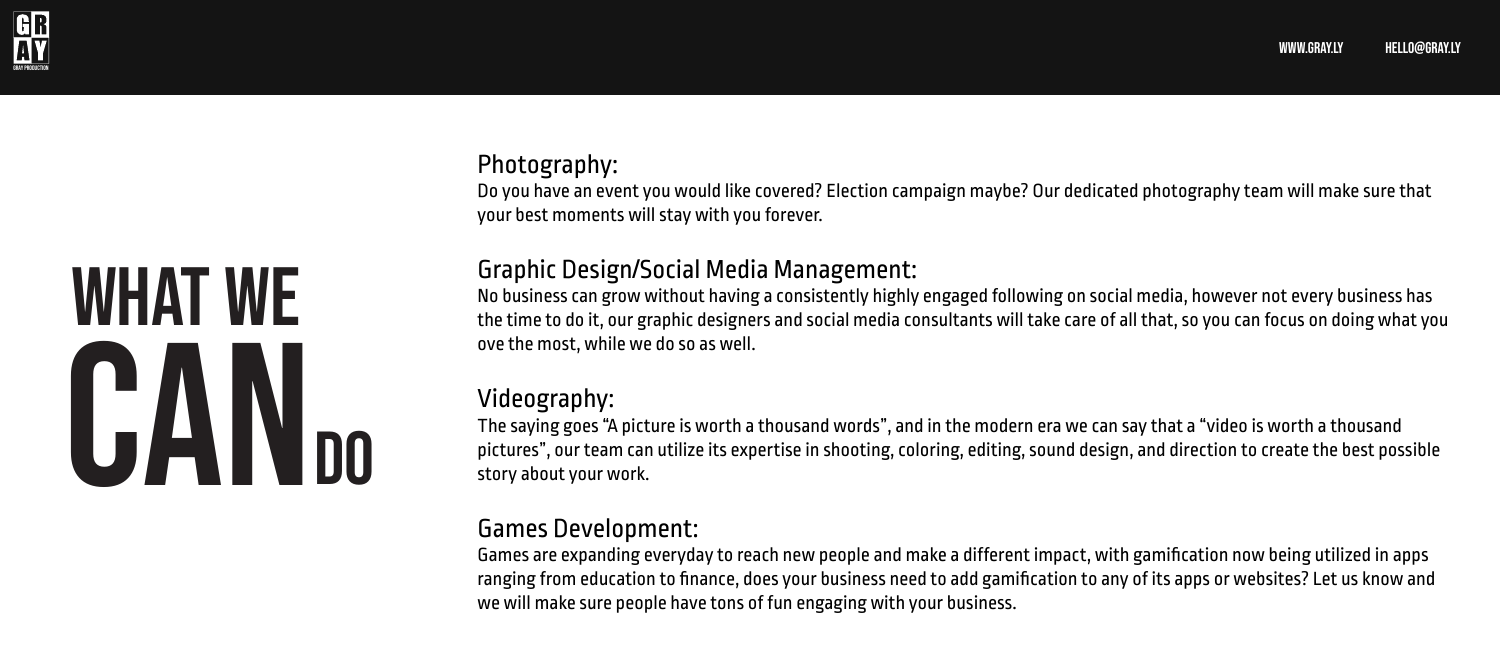

# clients

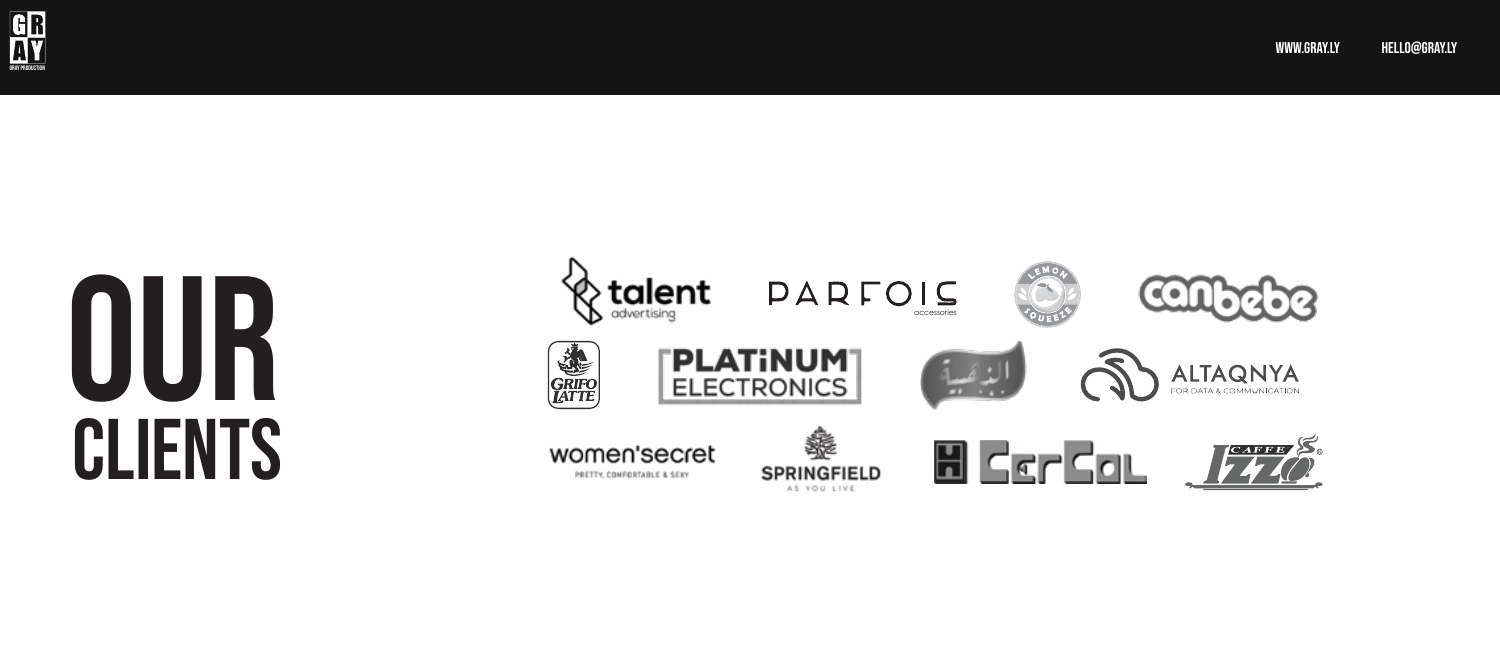

#### Equipment:

Our team uses top-shelf equipment for all its productions, 6K cinematic cameras, professional microphones, and lighting equipment, quality comes first no matter how big or small your project is.

### Blackmagicdesign g cluster SONY Canon  $2$  ZHIYUN

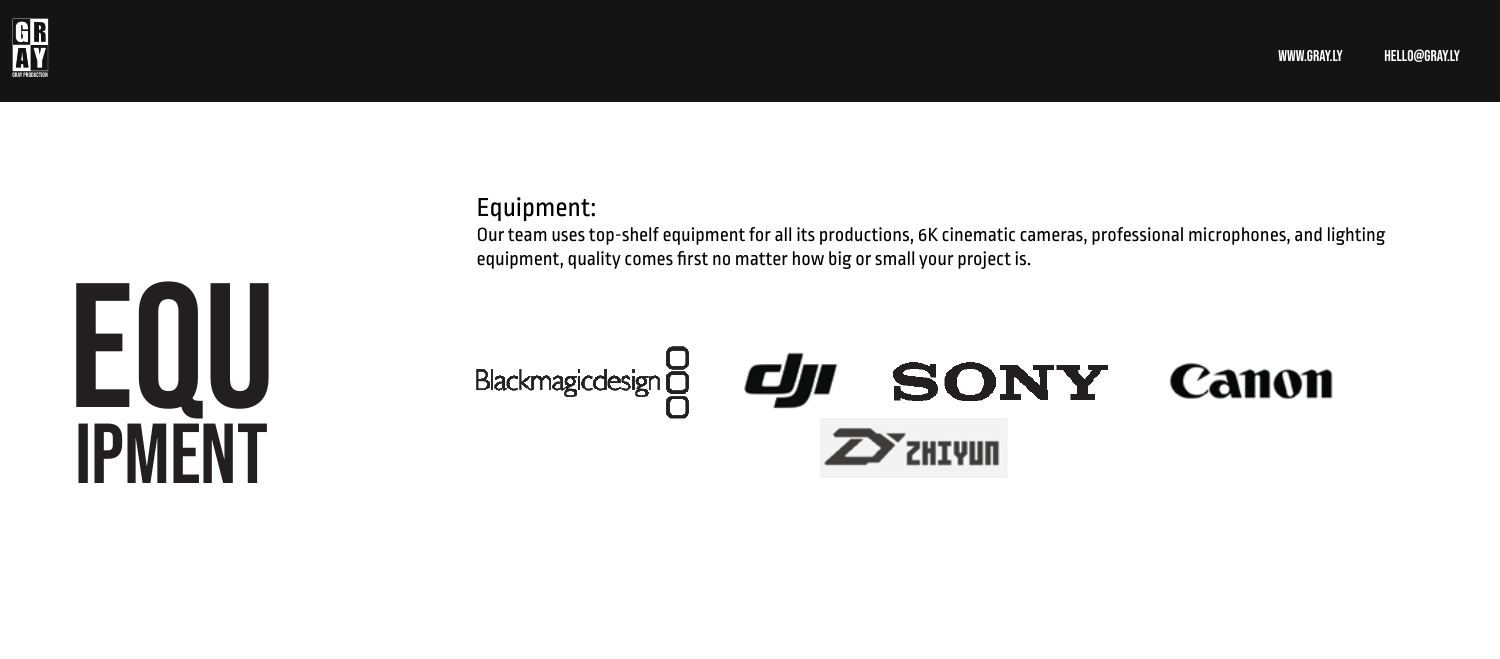

**WARE** 

SOFT

#### Software:

With top-shelf equipment comes the need for top-shelf software, we are highly experienced in the best software for each service we provide, Davinci Resolve, Adobe After Effects, Adobe Audition, and of course Adobe Photoshop and Illustrator, we make sure the best software is coupled with the best equipment to deliver to you the excellent quality we promise.